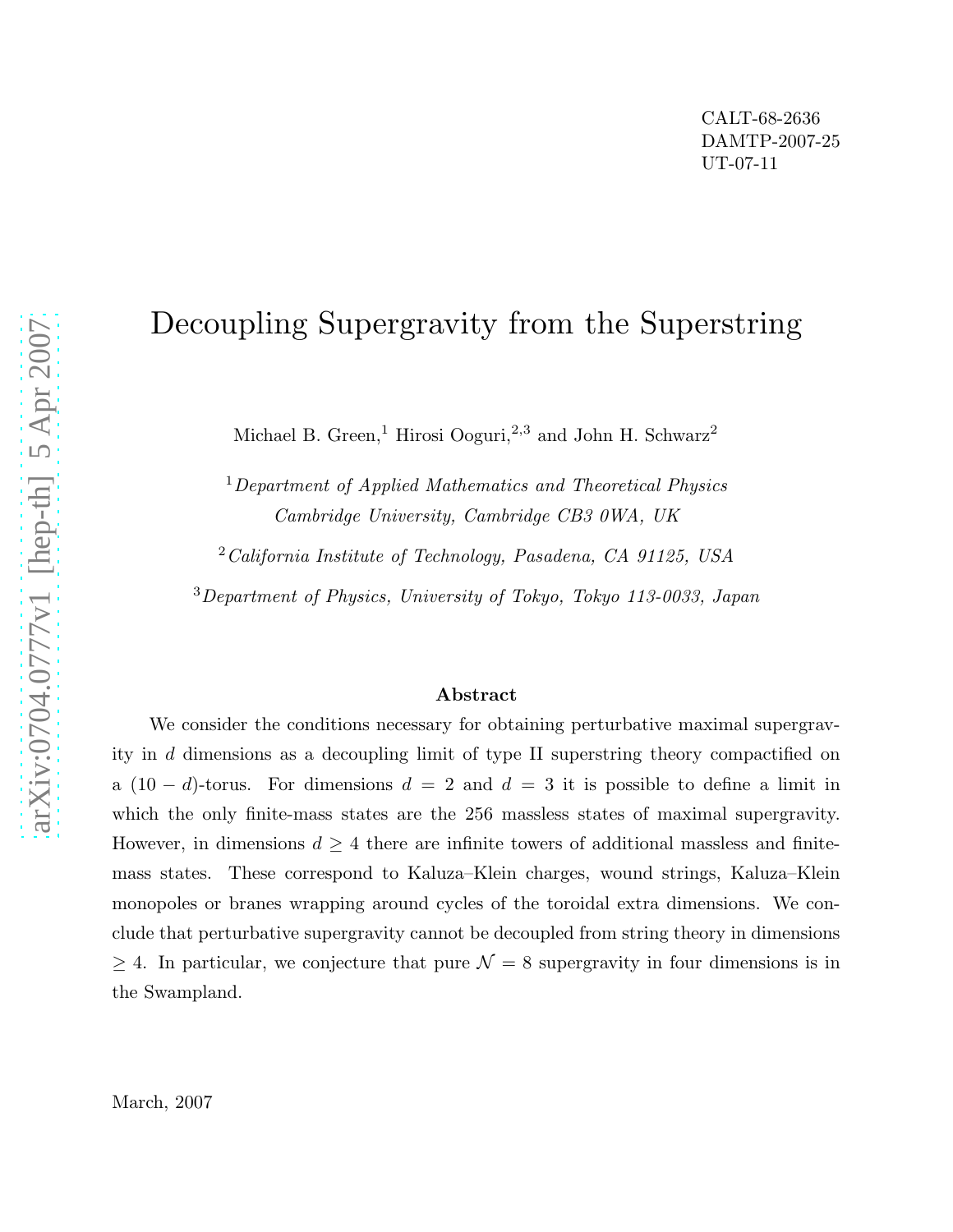<span id="page-1-0"></span>There has recently has been some speculation that four-dimensional  $\mathcal{N} = 8$  supergravity might be ultraviolet finite to all orders in perturbation theory[[1,2,3](#page-8-0)]. If true, this would raise the question of whether  $\mathcal{N} = 8$  supergravity might be a consistent theory that is decoupled from its string theory extension. A related issue is whether  $\mathcal{N} = 8$  supergravity can be obtained as a well-defined limit of superstring theory. Here we argue that such a supergravity limit of string theory does not exist in four or more dimensions, irrespective of whether or not the perturbative approximation is free of ultraviolet divergences.

In this paper, we will study limits of Type IIA superstring theory on a  $(10 - d)$ dimensional torus  $T^{10-d}$  for various d. One may regard the following analysis as analogous to the study of the decoupling limit on Dp-branes (the limit where field theories on branes decouple from closed string degrees freedom in the bulk) for various  $p \mid 4,5$  $p \mid 4,5$ . The decoupling limit on D<sub>p</sub>-branes is known to exist for  $p \leq 5$ . On the other hand, subtleties have been found for  $p \geq 6$ , where infinitely many new world-volume degrees of freedom appear in the limit. This has been regarded as a sign that a field theory decoupled from the bulk does not exist on D<sub>p</sub>-branes for  $p \geq 6$ . We will find similar subtleties for Type IIA theory on  $T^{10-d} \times \mathbb{R}^d$  for  $d \geq 4$ .

It will be sufficient for our purposes to consider the torus  $T^{10-d}$  to be the product of  $(10 - d)$  circles, each of which has radius R. Numerical factors, such as powers of  $2\pi$ , are irrelevant to the discussion that follows and therefore will be dropped. In ten dimensions, Newton's constant is given by

$$
G_{10} = g^2 \ell_{\rm s}^8,
$$

where  $\ell_s$  is the string scale and g is the string coupling constant. Thus, the effective Newton constant in d dimensions is given by

$$
G_d \equiv \ell_d^{d-2} = \frac{G_{10}}{R^{10-d}} = \frac{g^2 \ell_s^8}{R^{10-d}},\tag{1}
$$

where  $\ell_d$  is the d-dimensional Planck length, so that

$$
g = \frac{R^{5 - \frac{d}{2}}}{\ell_s^4} \cdot \ell_d^{\frac{d}{2} - 1}.
$$
 (2)

We are interested in whether there is a limit of string theory that reduces to maximal supergravity, which is defined purely in terms of the dynamics of the 256 states in the massless supermultiplet. In other words, we are interested in the limit in which all the excited string states, together with the Kaluza–Klein excitations and string winding states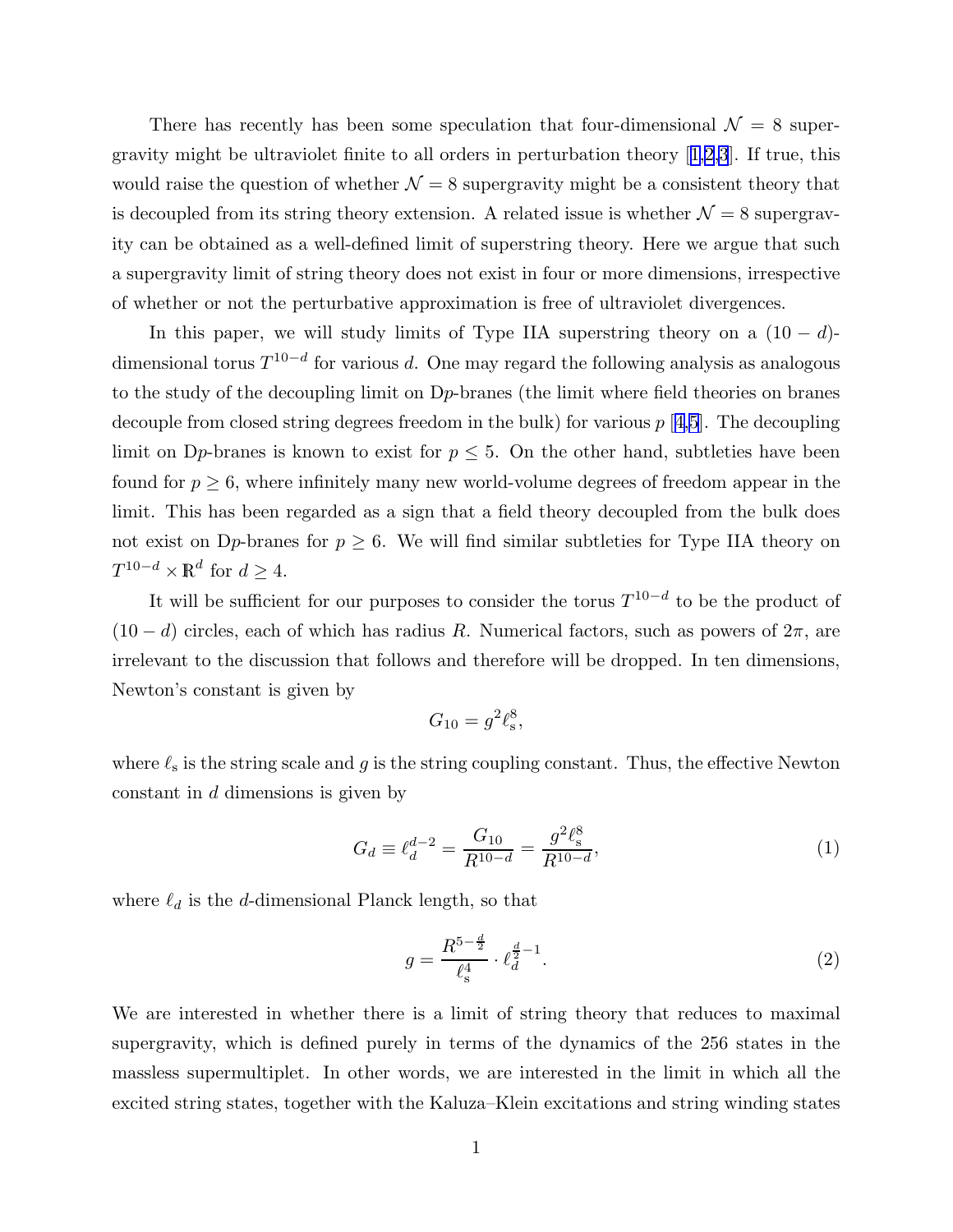<span id="page-2-0"></span>associated with the  $(10 - d)$ -torus, decouple. A necessary condition for this to happen is that these states are all infinitely massive compared to the d-dimensional Planck scale  $\ell_d$ <sup>1</sup>. This is achieved by taking

$$
\frac{1}{R}, \quad \frac{1}{\ell_s}, \quad \text{and} \quad \frac{R}{\ell_s^2} \gg \frac{1}{\ell_d}, \tag{3}
$$

with  $\ell_d$  fixed. This is compatible with keeping g fixed for  $d < 6$ . If the extra states do decouple then the surviving states are the 256 massless states of maximal supergravity, which is  $\mathcal{N} = 8$  supergravity when  $d = 4$ .

Let us now consider the spectrum of nonperturbative superstring excitations in this limit. First consider a D<sub>p</sub>-brane wrapping a p cycle of the torus. The mass of such a state in d dimensions is

$$
M_p = \frac{R^p}{g\ell_s^{p+1}} = \frac{R^{p+\frac{d}{2}-5}}{\ell_s^{p-3}} \cdot \ell_d^{1-\frac{d}{2}}.
$$
 (4)

When  $d \leq 5$ , we also need to consider a NS5-brane wrapping a 5 cycle. This has a mass given by

$$
M_{\rm NS5} = \frac{R^5}{g^2 \ell_{\rm s}^6} = \frac{\ell_{\rm s}^2}{R^{5-d}} \cdot \ell_d^{2-d}.\tag{5}
$$

In order to obtain the pure supergravity theory with  $32$  supercharges in  $d$  dimensions, these nonperturbative states also need to decouple, so their masses must satisfy  $M_p, M_{\text{NS5}} \gg$  $1/\ell_d$ . In the case of  $d = 4$  the nonperturbative BPS particle spectrum also includes Kaluza–Klein monopoles, which are discussed in the next paragraph.

Before studying the limit in any dimension,  $d$ , we will discuss what to expect on general ground. A Kaluza–Klein momentum state and a wrapped string state have masses  $1/R$  and  $R/\ell_s^2$ , respectively, and they are half-BPS objects that carry a single unit of a conserved charge. In d-dimensions, their magnetic duals are  $(d-4)$ -branes. The BPS saturation condition together with the Dirac quantization condition implies quite generally that the mass m of a BPS particle and the tension T of its magnetic dual  $(d-4)$ -brane are related by

$$
m\mathcal{T} \sim \frac{1}{G_d} = \frac{1}{\ell_d^{d-2}}.\tag{6}
$$

<sup>1</sup> In this limit, the string length  $\ell_s$  provides a regularization scale for supergravity. Thus, if string amplitudes depend sensitively on  $\ell_s$ , it can be taken as evidence for ultraviolet divergences in supergravity. This is seen explicitly, for example, in the one-loop four graviton amplitude, which is ultraviolet divergent in nine dimensions. The corresponding string expression is finite and its low-energy limit is sensitive to the presence of these massive states with momenta  $\sim 1/\ell_s$ .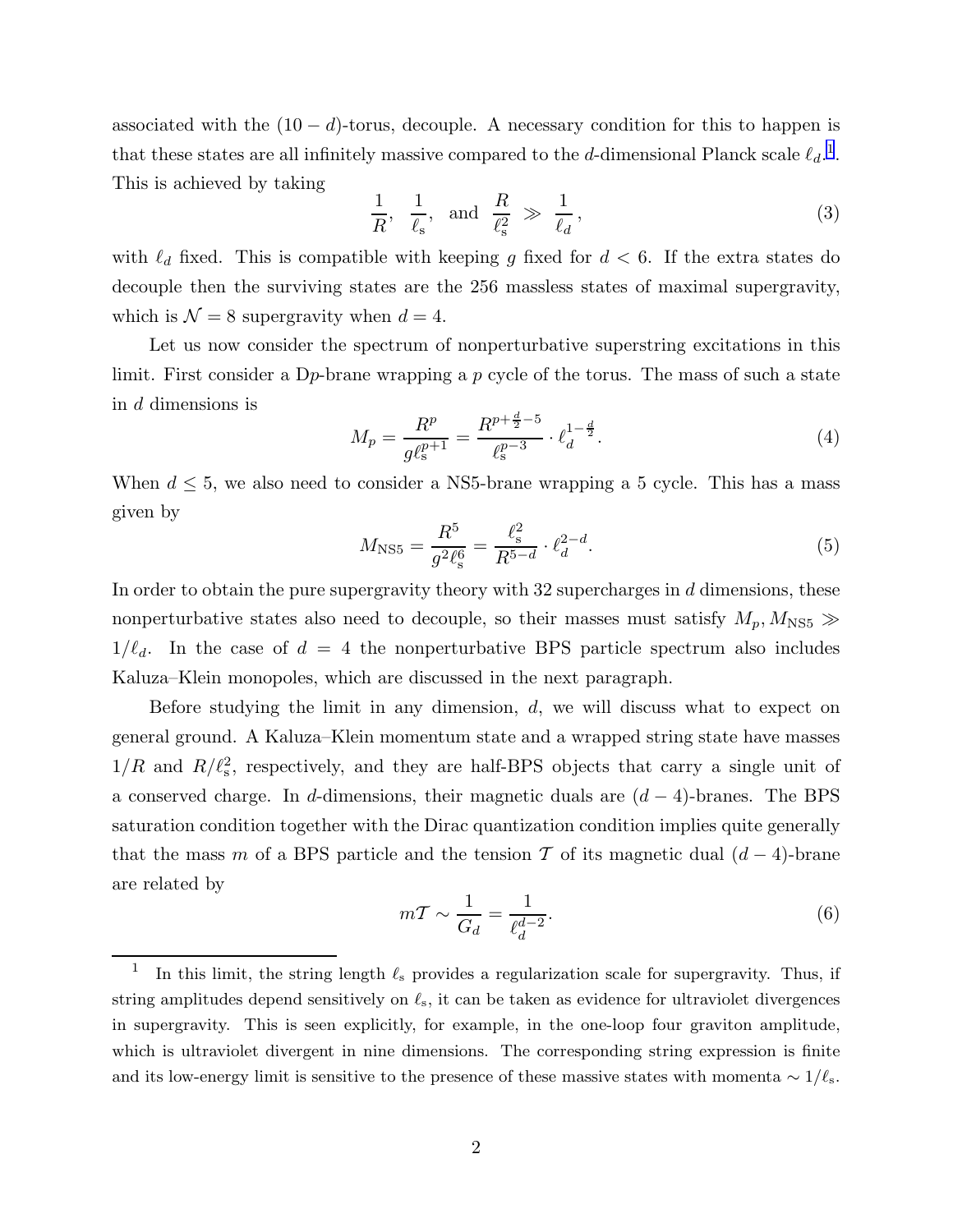<span id="page-3-0"></span>Applying this to  $d = 4$ , we immediately conclude that there is no limit in four dimensions where we can keep all BPS particles heavier than the Planck scale. In particular, magnetic duals of Kaluza–Klein excitations, which are the well-known Kaluza–Klein monopoles, are BPS states with masses  $\sim R/\ell_4^2 \to 0.2$  Similarly, magnetic duals of wrapped strings are NS5-branes wrapping 5-cycles of  $T^6$ , and their masses go as  $\ell_s^2/R\ell_4^2 \to 0$ . Later, we will discuss implications of these light states. When  $d \geq 5$ , at least a subset of the BPS branes become tensionless in the limit ([3\)](#page-2-0).

By contrast, in three dimensions it is possible to define a limit where all BPS particles become infinitely massive simultaneously. In this case, magnetic duals of BPS particles are (−1)-branes, namely instantons, and their Euclidean actions vanish in the limit. Thus, one would expect nonperturbative effects to be very large in three dimensions even though no singularity is apparent from the spectrum.

In two dimensions, there are no magnetic duals of BPS particles, and we expect that there is a smooth limit where all BPS particles are massive and instanton actions remain non-vanishing.

Now, let us look at each case in more detail. When  $d = 2$ , the conditions we want to impose are

$$
M_p = \frac{1}{R} \left(\frac{\ell_s}{R}\right)^{3-p} \quad \text{and} \quad M_{\text{NS5}} = \frac{1}{R} \left(\frac{\ell_s}{R}\right)^2 \to \infty. \tag{7}
$$

On the other hand, the string coupling constant is given by

$$
g = \left(\frac{R}{\ell_s}\right)^4.
$$
 (8)

Thus, the desired limit can be taken by sending  $R \to 0$  while keeping the string coupling constant finite. In this limit, all particle masses are much higher than the Planck mass, exceptfor the massless two-dimensional  $\mathcal{N} = 16$  supergravity states [[6\]](#page-8-0). However, Dp-brane and NS5-brane instantons wrapping  $T^8$  have Euclidean actions proportional to  $(\ell_s/R)^{3-p} \sim$  $g^{\frac{p-3}{8}}$  and  $(\ell_{s}/R)^{2} \sim g^{-\frac{1}{4}}$ , respectively. Though the actions all remain finite and non-zero in the limit, their effects are not uniformly suppressed for small  $q$ . Thus, the resulting theory may not have a weak coupling limit that is dominated by the perturbative contribution.

When  $d = 3$ , the conditions we need to impose are

$$
M_p = \frac{1}{\sqrt{R\ell_3}} \left(\frac{\ell_s}{R}\right)^{3-p} \quad \text{and} \quad M_{\text{NS5}} = \frac{1}{\ell_3} \left(\frac{\ell_s}{R}\right)^2 \to \infty. \tag{9}
$$

<sup>2</sup> If the torus has six independent radii  $R_i$ , the Kaluza–Klein monopole mass spectrum has the form  $M^2 = \sum (n_i R_i / \ell_4^2)^2$ .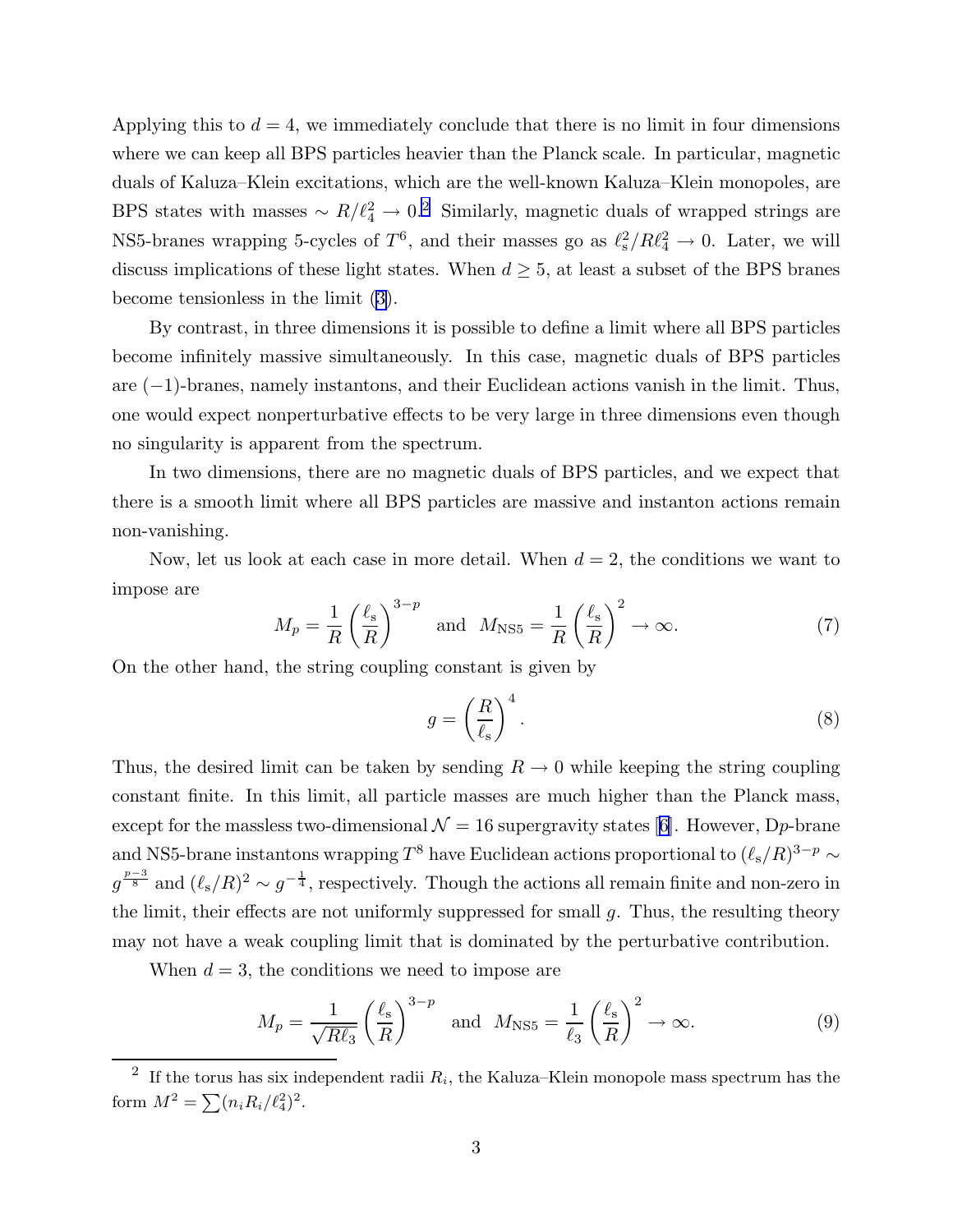Since we now have

$$
g^2 = \frac{R^7}{\ell_s^8} \cdot \ell_3,\tag{10}
$$

we can rewrite ([9\)](#page-3-0) as

$$
M_p = \frac{g^{\frac{p-3}{4}}}{R^{\frac{7-p}{8}} \ell_3^{\frac{p+1}{8}}} \text{ and } M_{\text{NS5}} = \frac{1}{g^{\frac{1}{2}} R^{\frac{1}{4}} \ell_3^{\frac{3}{4}}} \to \infty.
$$
 (11)

Since  $p = 0, 2, 4, 6$  in Type IIA theory, this can again be arranged by taking  $R \rightarrow 0$ keeping g finite.<sup>3</sup> This is also compatible with the limit  $(3)$  $(3)$ . Thus, all particle states develop large masses and may decouple, except for those in three-dimensional  $\mathcal{N} = 16$ supergravitytheory [[7](#page-8-0)]. However, D<sub>p</sub>-brane and NS5-brane instanton actions, which are given by  $g^{\frac{p-3}{4}}(R/\ell_3)^{\frac{p+1}{8}}$  and  $g^{-\frac{1}{2}}(R/\ell_3)^{\frac{3}{4}}$ , vanish in the limit  $R\to 0$  for any finite value of g. This means that nonperturbative effects are strong and it may be difficult to determine the properties of the resulting three-dimensional supergravity.

In view of these observations, it is interesting that gravity theories formulated in terms of a finite number of fields are known to exist in two and three dimensions. In three dimensions, the relation with Chern-Simons gauge theory[[8\]](#page-8-0) suggests that pure Einstein gravity is finite to all orders in perturbation theory. However, this theory has no propagating degrees of freedom, and it is not known whether there is a finite quantum gravity theory in three dimensions that includes propagating (scalar or spin- $1/2$ ) degrees of freedom. Such degrees of freedom are present, of course, in the examples considered here. The fact that we find limits of string theory compactifications with a finite number of such propagating degrees of freedom in these dimensions may be encouraging, though the implications of the nonperturbative instanton contributions need to be understood.

When  $d = 4$ , the conditions, ([3\)](#page-2-0), necessary for the extra modes to have infinite masses are

$$
M_p = \frac{1}{\ell_4} \left(\frac{\ell_s}{R}\right)^{3-p} \quad \text{and} \quad M_{\text{NS5}} = \frac{\ell_s^2}{R\ell_4^2} \to \infty. \tag{12}
$$

Clearly, this cannot be realized simultaneously for all  $p = 0, 2, 4, 6$ . This is in accord with the general argument given earlier, since a wrapped  $Dp$ -brane and a wrapped  $D(6-p)$ -brane

<sup>&</sup>lt;sup>3</sup> Note that, in the Type IIB theory, a wrapped D7-brane cannot be made heavy unless  $g \gg 1$ . This is not in contradiction with T-duality since  $q$  transforms under T-duality in such a way that  $\ell_p$  given by [\(1\)](#page-1-0) remains invariant. T-duality along one of the circles on  $T^{10-d}$  transforms the coupling  $g \to g \ell_s/R$  so it diverges in the limit  $R \to 0$  with the original coupling constant, given by (10), kept finite.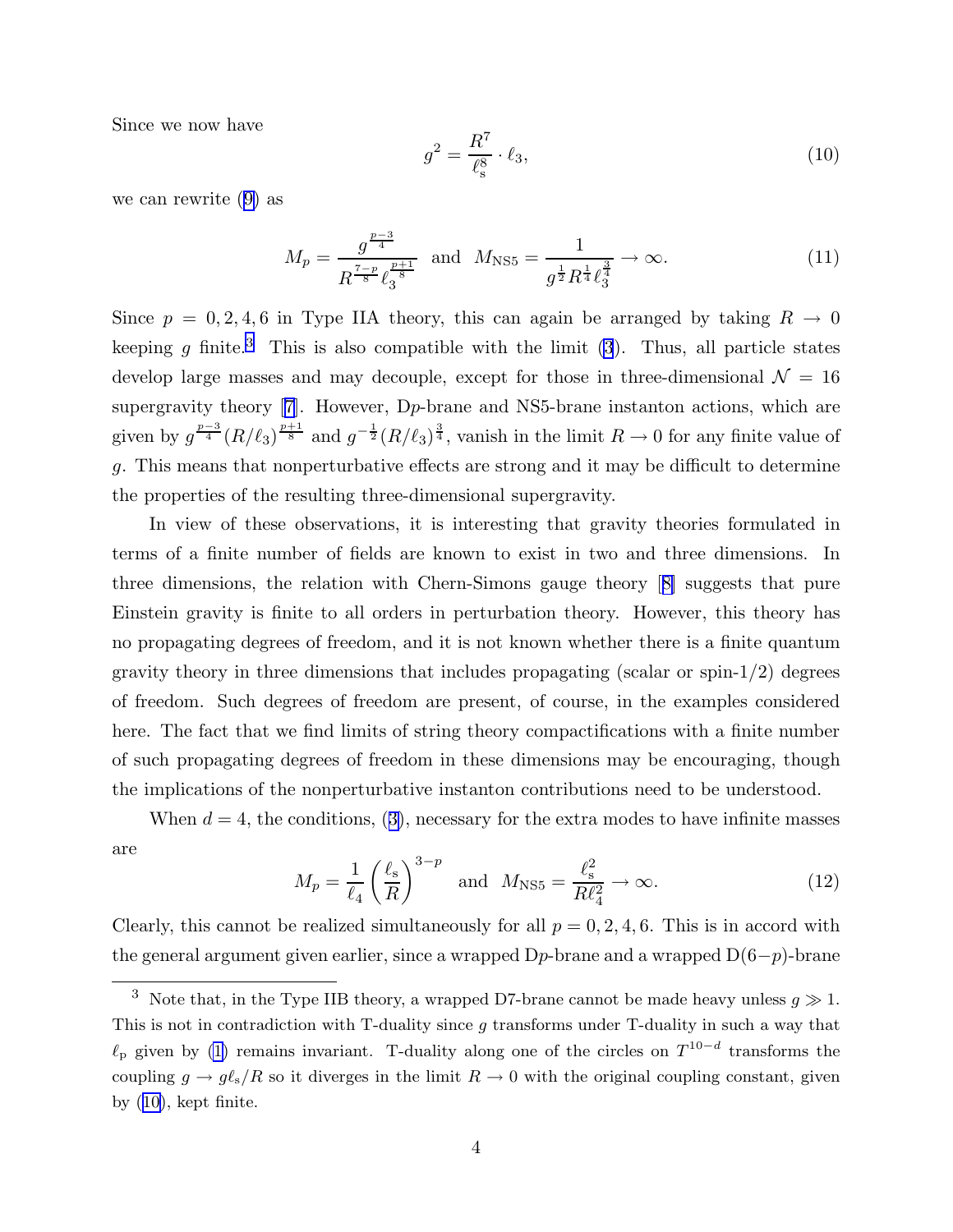<span id="page-5-0"></span>are electric–magnetic duals. Similarly, the magnetic duals of Kaluza–Klein excitations and wrapped strings are Kaluza–Klein monopoles and wrapped NS5-branes, whose masses behave as  $R/\ell_4^2$  and  $\ell_{\rm s}^2/R\ell_4^2$ , respectively. There are infinitely many such states since they have arbitrary integer charges. In the limit  $R, \ell_{\rm s}^2/R \to 0$ , there is no mass gap and the spectrum becomes continuous.

To understand the implications of these infinitely many light states, we note that among the elements of the four-dimensional U-duality group  $E_7(\mathbb{Z})$  is the four-dimensional S-duality transformation that interchanges the 28 types of electric charge with the corresponding magnetic charges [\[9,10](#page-8-0)]. This duality is described by the following transformations of the moduli,

$$
S: R \to \tilde{R} = \frac{\ell_4^2}{R} \text{ and } \ell_s \to \tilde{\ell}_s = \frac{\ell_4^2}{\ell_s}.
$$
 (13)

Note that this transformation inverts the radius  $R$  in four-dimensional Planck units (in contrast to T-duality, which inverts R in string units). Since g is related to R and  $\ell_s$  by ([2\)](#page-1-0), this transformation acts as the inversion  $g \to \tilde{g} = 1/g$ , which maps BPS states into each other. For example, a wrapped D<sub>p</sub>-brane is interchanged with a wrapped  $D(6 - p)$ brane. Similarly, a Kaluza–Klein excitation is interchanged with a Kaluza–Klein monopole (whereas T-duality would relate it to a wrapped F-string). Thus, in the dual frame in which the compactification scale  $\tilde{R} \to \infty$ , the six-torus is decompactified. This explains the continuous spectrum in the limit [\(3](#page-2-0)). The fact that an infinite set of states from the nonperturbative sector become massless shows that the limit of interest does not result in pure  $\mathcal{N} = 8$  supergravity in four dimensions. Rather, it results in 10-dimensional decompactified string theory with the string coupling constant inverted. This is true in both the type IIA and type IIB cases. The only way of avoiding this would be to relax [\(3](#page-2-0)), in which case there would instead be extra finite-mass Kaluza–Klein or winding number states, which would therefore not decouple.

One may regard our results on the limit of superstring compactification on  $T^{10-d}$  as examples illustrating the conjectures formulated in [\[11,12](#page-8-0)] on the geometry of continuous moduli parameterizing the string landscape. The conjectures concern consistent quantum gravity theories with finite Planck scale in four or more dimensions. Among the conjectures are the statements that, if a theory has continuous moduli, there are points in the moduli space that are infinitely far away from each other, and an infinite tower of modes becomes massless as a point at infinity is approached [\[12](#page-8-0)]. Since the limit considered in this paper corresponds to a point in the moduli space of string compactifications at infinite distance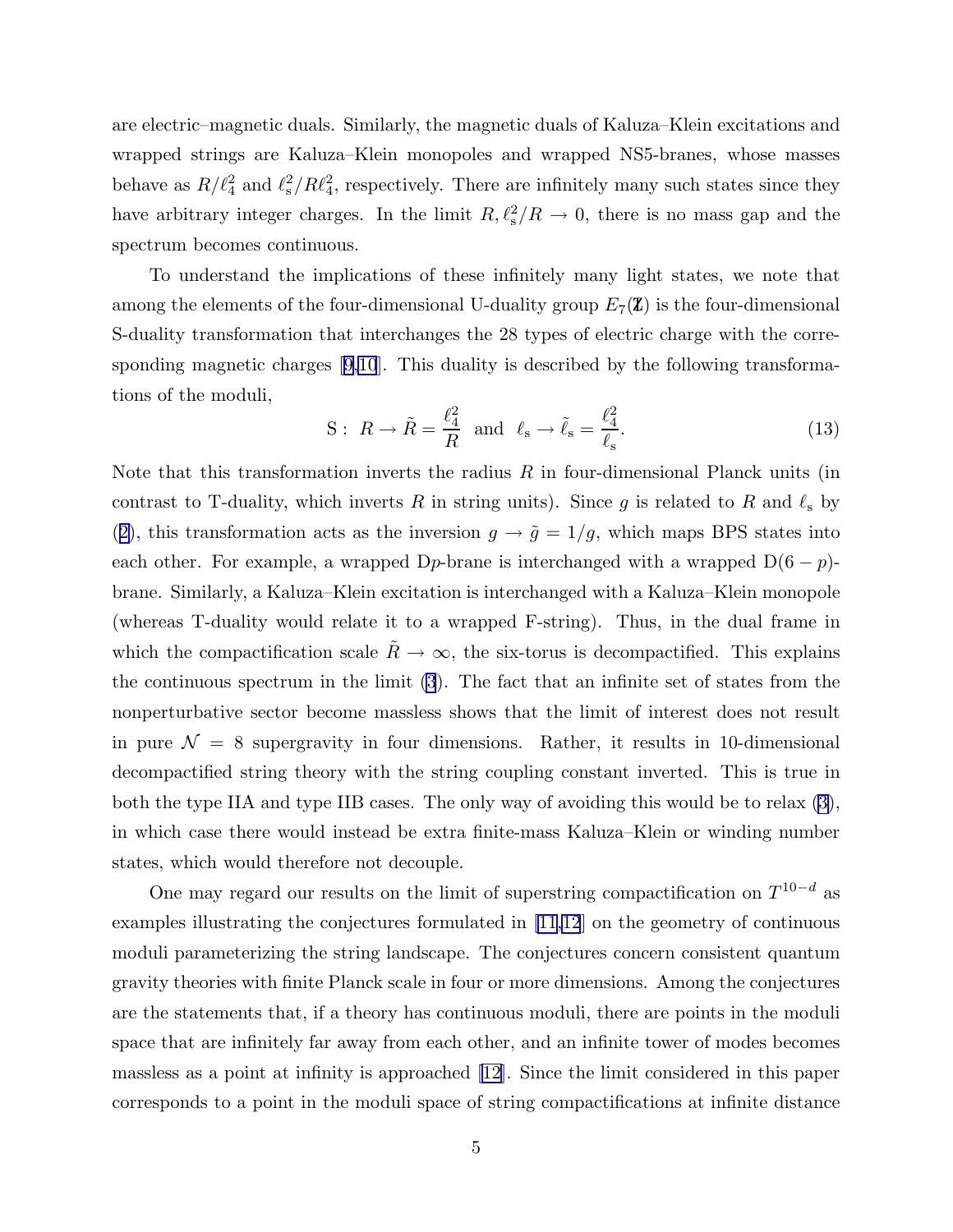from a generic point in the middle of moduli space, the conjectures predict than an infinite number of particles become massless in the limit. For  $d = 4$ , we have found that among such particles are Kaluza–Klein monopoles, *i.e.*, Kaluza–Klein modes on  $T^6$  in the dual frame in the limit  $\tilde{R} \to \infty$ . On the other hand, the moduli space of pure  $\mathcal{N} = 8$  supergravity also contains infinite distance points, but it does not take account of new light particles appear near these points. If the BPS particles required by string theory were included one would have string theory and not  $\mathcal{N} = 8$  supergravity.<sup>4</sup> Thus, the conjectures of [\[12](#page-8-0)] imply that the  $\mathcal{N} = 8$  supergravity is in the Swampland. Similarly, there are many superstring compactifications with  $\mathcal{N} < 8$  supersymmetry, and discarding stringy states in these compactifications results in further supergravity theories in the Swampland.

It is interesting to see how scattering amplitudes behave in the limit [\(3](#page-2-0)). Consider a four-dimensional graviton scattering amplitude where the graviton momenta are below the four-dimensional Planck scale. According to [\(1](#page-1-0)) and [\(2](#page-1-0)), the ten-dimensional Planck length,  $\ell_{10}$ , is given by

$$
\ell_{10} = g^{\frac{1}{4}} \ell_{\rm s} = R^{\frac{3}{4}} \ell_{4}^{\frac{1}{4}}.
$$
\n(14)

After the S-duality transformation ([13\)](#page-5-0), the limit  $R \to 0$  turns into  $\tilde{R} \to \infty$ . Thus, we have  $\tilde{\ell}_{10} = \tilde{R}^{\frac{3}{4}} \ell_4^{\frac{1}{4}} \to \infty$  in ten dimensions. Since  $\tilde{\ell}_{10} \ll \tilde{R}$ , the extra dimensions decompactify and the theory is effectively ten-dimensional. Furthermore, if we take this limit keeping the graviton momenta fixed (in units of the four-dimensional Planck mass), the scattering process becomes trans-Planckian. Generically, we expect that it will involve formation and evaporation of virtual black holes in ten dimensions.

The original motivation of this work was to investigate the relation between superstring theory and  $\mathcal{N} = 8$  supergravity to see, in particular, under what conditions supergravity might be ultraviolet finite. What we have found is that in four or more dimensions  $(d \geq 4)$  there is no limit of compactified superstring theory in which the stringy effects decouple and only the 256 massless supergravity fields survive below the four-dimensional Planck scale. This is true whether or not there are ultraviolet divergences in supergravity perturbation theory. Of course, there is a well-defined procedure for extracting UV finite four-dimensional scattering amplitudes from perturbative string theory. This involves taking  $q \to 0$  first, before taking the limit ([3\)](#page-2-0). However, this procedure does not keep  $\ell_4$  fixed, and therefore it does not correspond to the limit considered in this paper.

 $4$  One can imagine an alternative history in which type II superstring theory and M-theory were discovered by properly interpreting the BPS solitons of  $\mathcal{N}=8$  supergravity.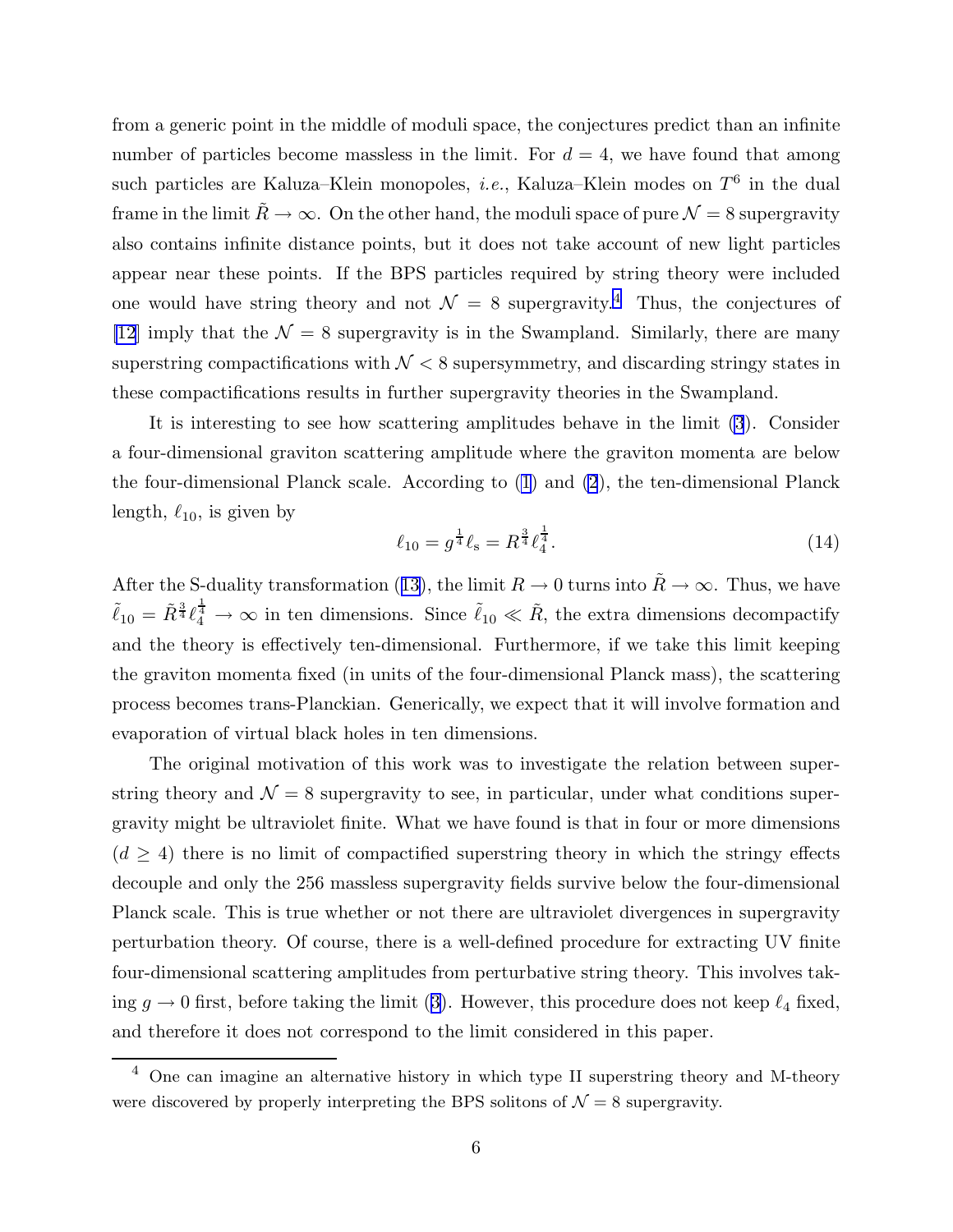It might be instructive to compare the situation to that of the conifold limit of Calabi– Yau compactified type II superstring theory studied by Strominger [\[13](#page-8-0)]. In that case, certain terms in the low-energy effective theory that are independent of the string coupling constant g, due to the decoupling of vector and hypermultiplet fields, can be computed in string perturbation theory. One can estimate the singularity of these terms using the fact that a brane wrapping a vanishing cycle describes a nonperturbative BPS particle that becomes massless in the conifold limit. If one could identify analogous terms in  $\mathcal{N} = 8$ supergravity, one could transform the Feynman diagram computation in four-dimensional supergravity into a corresponding computation in ten dimensions, which might give insight into the question of ultraviolet finiteness.

The situation is qualitatively different in two and three dimensions  $(d = 2, 3)$ , where all non-supergravity states develop masses larger than the Planck scale in the limit [\(3](#page-2-0)), and therefore they can decouple. In these cases only the 256 massless supergravity states survive, and a self-contained quantum gravity theory may well exist decoupled from string theory. We have found, however, that in the  $d = 3$  case there are instantons with zero action, which give rise to large nonperturbative contributions. In the  $d = 2$  case the instanton actions do not vanish in the limit  $(3)$  $(3)$ , but not all of them are small when g is small. Therefore the amplitudes may not be dominated by the perturbative contribution in this case, too.

## Acknowledgments

We thank Z. Bern, N. Dorey, C. Hull, J. Russo, N. Seiberg, A. Sen, M. Shigemori, Y. Tachikawa, D. Tong, P. Vanhove and E. Witten for discussions. H.O. thanks the hospitality of the particle theory group of the University of Tokyo.

H.O. and J.H.S. are supported in part by the DOE grant DE-FG03-92-ER40701. The research of H.O. is also supported in part by the NSF grant OISE-0403366 and by the 21st Century COE Program at the University of Tokyo.